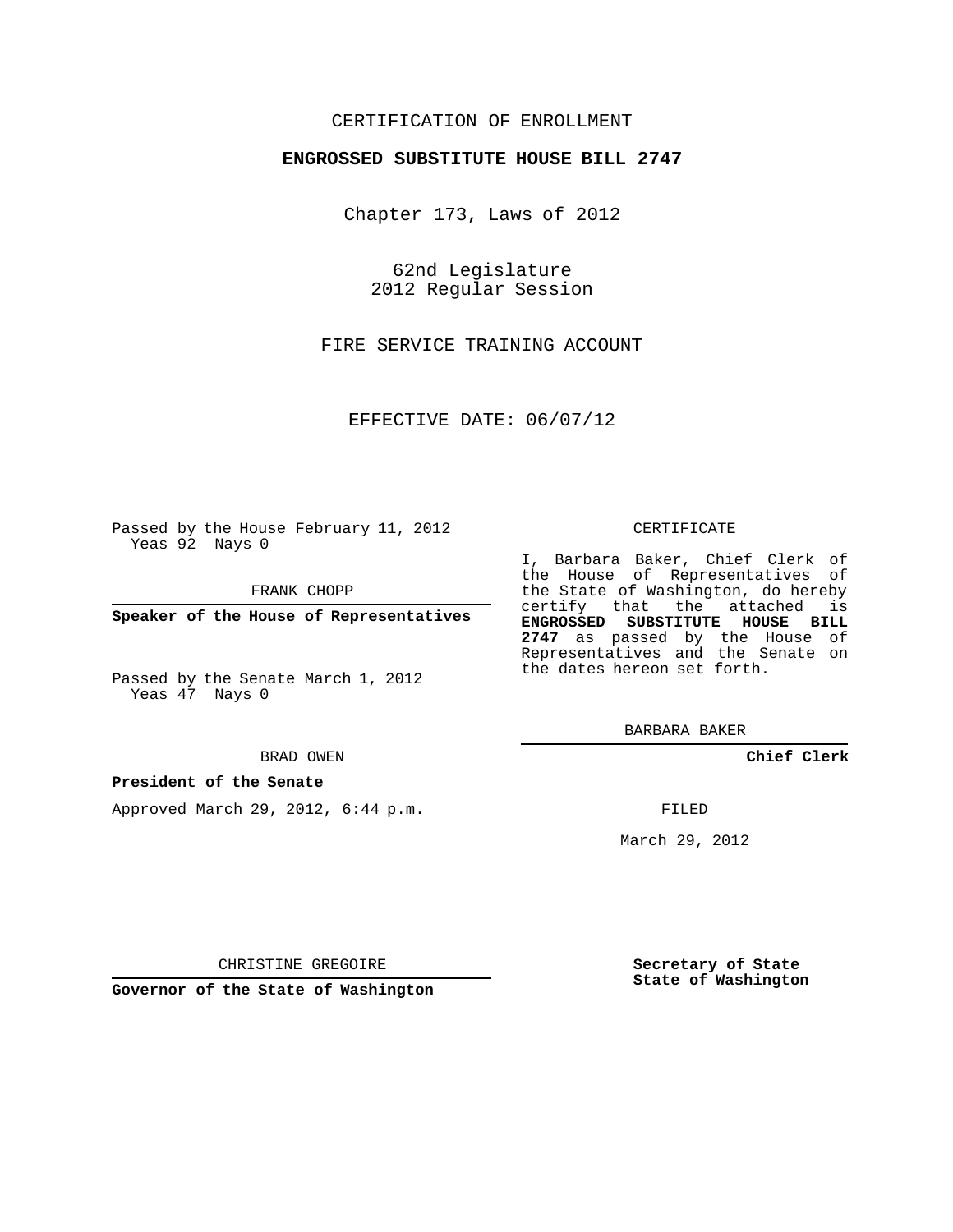# **ENGROSSED SUBSTITUTE HOUSE BILL 2747** \_\_\_\_\_\_\_\_\_\_\_\_\_\_\_\_\_\_\_\_\_\_\_\_\_\_\_\_\_\_\_\_\_\_\_\_\_\_\_\_\_\_\_\_\_

\_\_\_\_\_\_\_\_\_\_\_\_\_\_\_\_\_\_\_\_\_\_\_\_\_\_\_\_\_\_\_\_\_\_\_\_\_\_\_\_\_\_\_\_\_

Passed Legislature - 2012 Regular Session

## **State of Washington 62nd Legislature 2012 Regular Session**

**By** House Capital Budget (originally sponsored by Representative Hansen; by request of Washington State Patrol)

READ FIRST TIME 02/02/12.

 1 AN ACT Relating to modifying the use of funds in the fire service 2 training account; and amending RCW 43.43.944.

3 BE IT ENACTED BY THE LEGISLATURE OF THE STATE OF WASHINGTON:

 4 **Sec. 1.** RCW 43.43.944 and 2011 1st sp.s. c 48 s 7026 are each 5 amended to read as follows:

 6 (1) The fire service training account is hereby established in the 7 state treasury. The primary purpose of the account is firefighter 8 training for both volunteer and career firefighters. The fund shall 9 consist of:

10 (a) All fees received by the Washington state patrol for fire 11 service training;

12 (b) All grants and bequests accepted by the Washington state patrol 13 under RCW 43.43.940;

14 (c) Twenty percent of all moneys received by the state on fire 15 insurance premiums; and

16 (d) General fund--state moneys appropriated into the account by the 17 legislature.

18 (2) Moneys in the account may be appropriated (( $\theta$ nly)) for: (a) 19 Fire service training; (b) school fire prevention activities within the